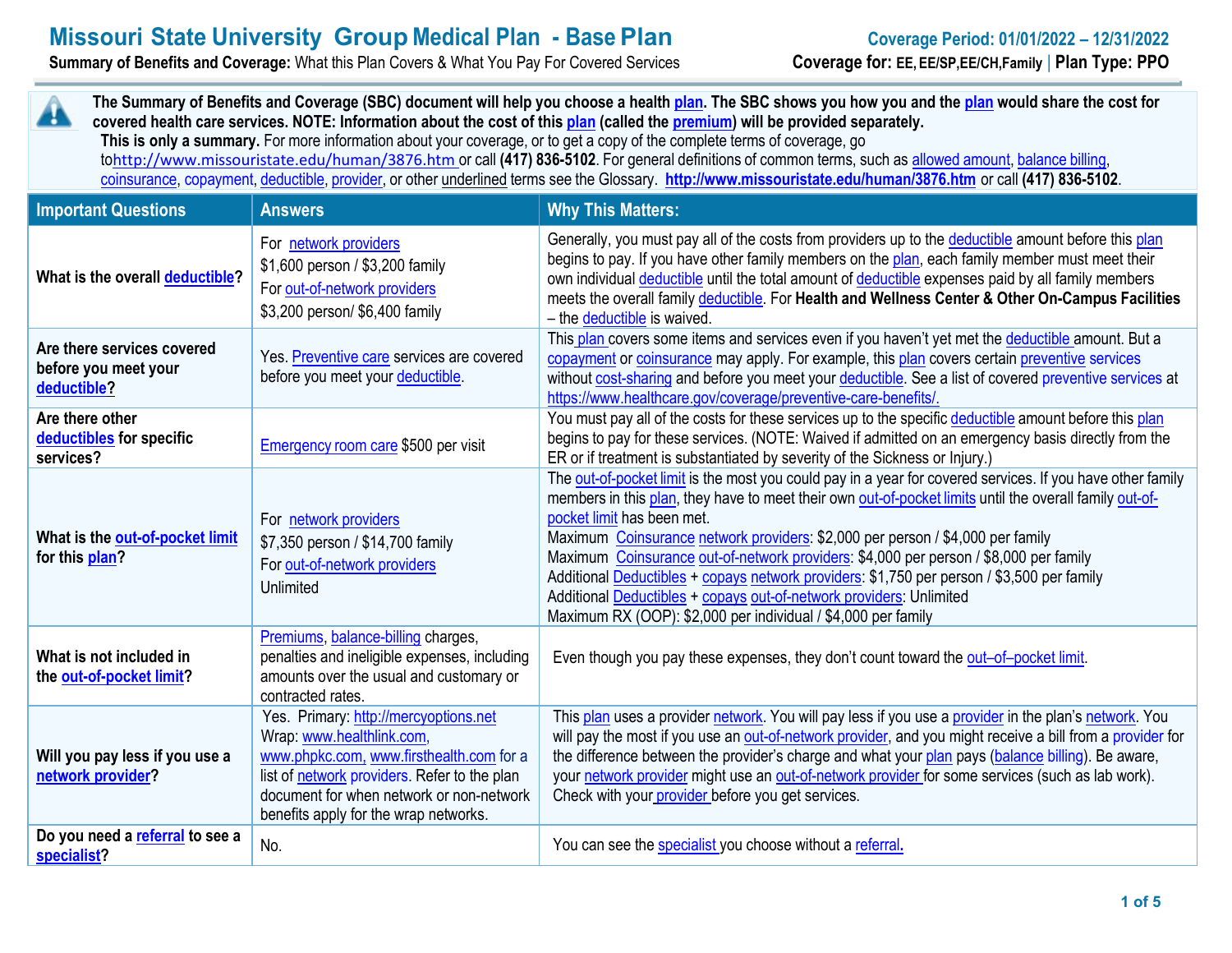

All **[copayment](https://www.healthcare.gov/sbc-glossary/#copayment)** and **[coinsurance](https://www.healthcare.gov/sbc-glossary/#coinsurance)** costs shown in this chart are after your **[deductible](https://www.healthcare.gov/sbc-glossary/#deductible)** has been met, if a **[deductible](https://www.healthcare.gov/sbc-glossary/#deductible)** applies.

|                                                                                                                      |                                                           |                                                                                                              | <b>What You Will Pay</b> |                                              |                                                                                                                                                                                                                                                                                                                                                                                                                                                               |  |
|----------------------------------------------------------------------------------------------------------------------|-----------------------------------------------------------|--------------------------------------------------------------------------------------------------------------|--------------------------|----------------------------------------------|---------------------------------------------------------------------------------------------------------------------------------------------------------------------------------------------------------------------------------------------------------------------------------------------------------------------------------------------------------------------------------------------------------------------------------------------------------------|--|
| <b>Common</b><br><b>Medical Event</b>                                                                                | <b>Services You May</b><br><b>Need</b>                    | <b>Health</b><br>and<br><b>Wellness Center &amp;</b><br><b>Other On-Campus</b><br><b>Clinical Facilities</b> | <b>Network Provider</b>  | Out-of-<br><b>Network</b><br><b>Provider</b> | <b>Limitations, Exceptions, &amp; Other</b><br><b>Important Information</b>                                                                                                                                                                                                                                                                                                                                                                                   |  |
| If you visit a health<br>care provider's office<br>or clinic                                                         | Primary care visit to treat<br>an injury or illness       | \$10 copayment                                                                                               | \$40 copayment           | 40% coinsurance                              | Chiropractic services limited to 10 visits per<br>Calendar Year. Copay only applies to the visit<br>charge. All other services provided in the office<br>are subject to deductible and/or coinsurance.                                                                                                                                                                                                                                                        |  |
|                                                                                                                      | <b>Specialist</b> visit                                   | \$10 copayment                                                                                               | \$60 copayment           | 40% coinsurance                              | Copay only applies to the visit charge. All other<br>services provided in the office are subject to<br>deductible and/or coinsurance.                                                                                                                                                                                                                                                                                                                         |  |
|                                                                                                                      | Preventive care/screening/<br>immunization                | 0%, deductible waived                                                                                        | 0%, deductible waived    | 40% coinsurance                              | You may have to pay for services that aren't<br>preventive. Ask your provider if the services<br>you need are preventive. Then check what your<br>plan will pay for.                                                                                                                                                                                                                                                                                          |  |
| If you have a test                                                                                                   | Diagnostic test Physician's<br>office (x-ray, blood work) | 20% coinsurance<br>(deductible waived)                                                                       | 20% coinsurance          | 40% coinsurance                              | None                                                                                                                                                                                                                                                                                                                                                                                                                                                          |  |
|                                                                                                                      | Imaging (CT/PET scans, MRIs)                              | Not Available                                                                                                | 20% coinsurance          | 40% coinsurance                              | None                                                                                                                                                                                                                                                                                                                                                                                                                                                          |  |
| If you need drugs to                                                                                                 | Generic drugs (Tier 1)                                    | 20% coinsurance                                                                                              | 30% coinsurance          |                                              | Maximum of \$2,000 out-of-pocket per person<br>per Calendar Year (\$4,000 max per family) then<br>100% paid by plan.<br>Medications that are preventive care services<br>under the Affordable Care Act will be covered at<br>100% and not require coinsurance. This includes<br>Generic and certain Brand Name oral<br>all<br>contraceptives, aspirin, certain vitamins and<br>supplements, smoking deterrents, certain<br>vaccinations / immunizations, etc. |  |
| treat your illness or<br>condition<br><b>More information about</b><br>prescription drug<br>coverage is available at | Preferred brand drugs<br>(Tier 2)                         | 20% coinsurance                                                                                              | 30% coinsurance          |                                              |                                                                                                                                                                                                                                                                                                                                                                                                                                                               |  |
|                                                                                                                      | Non-preferred brand drugs<br>(Tier 3)                     | 20% coinsurance                                                                                              | 30% coinsurance          | Allowed at<br>contracted rate.               |                                                                                                                                                                                                                                                                                                                                                                                                                                                               |  |
| www.elixirsolutions.com<br>(800) 771-4648 and<br>https://www.missourist                                              | <b>Specialty drugs (Tier 4)</b>                           | 20% coinsurance                                                                                              | 30% coinsurance          |                                              |                                                                                                                                                                                                                                                                                                                                                                                                                                                               |  |
| ate.edu/Human/prescri<br>ption-drug-plan.htm                                                                         | Affordable Care Act<br>preventive services                | \$0 copayment                                                                                                | \$0 copayment            |                                              | Contact Elixir for the list of the \$0 coinsurance<br>items.                                                                                                                                                                                                                                                                                                                                                                                                  |  |
| If you have outpatient                                                                                               | Facility fee (e.g.,<br>ambulatory surgery center)         | Not Available                                                                                                | 20% coinsurance          | 40% coinsurance                              | None                                                                                                                                                                                                                                                                                                                                                                                                                                                          |  |
| surgery                                                                                                              | Physician/surgeon fees                                    | Not Available                                                                                                | 20% coinsurance          | 40% coinsurance                              | None                                                                                                                                                                                                                                                                                                                                                                                                                                                          |  |
|                                                                                                                      | <b>Emergency room care</b>                                | Not Available                                                                                                | 20% coinsurance*         | 20% coinsurance*                             | *\$500 Emergency Room Deductible may apply.                                                                                                                                                                                                                                                                                                                                                                                                                   |  |
| If you need immediate<br>medical attention                                                                           | <b>Emergency medical</b><br>transportation                | Not Available                                                                                                | 20% coinsurance          | 40% coinsurance                              | None                                                                                                                                                                                                                                                                                                                                                                                                                                                          |  |
|                                                                                                                      | <b>Urgent care</b>                                        | \$10 copayment                                                                                               | \$40 copayment           | 40% coinsurance                              | Copay only applies to the visit charge. All other<br>services provided in the office are subject to<br>deductible and/or coinsurance.                                                                                                                                                                                                                                                                                                                         |  |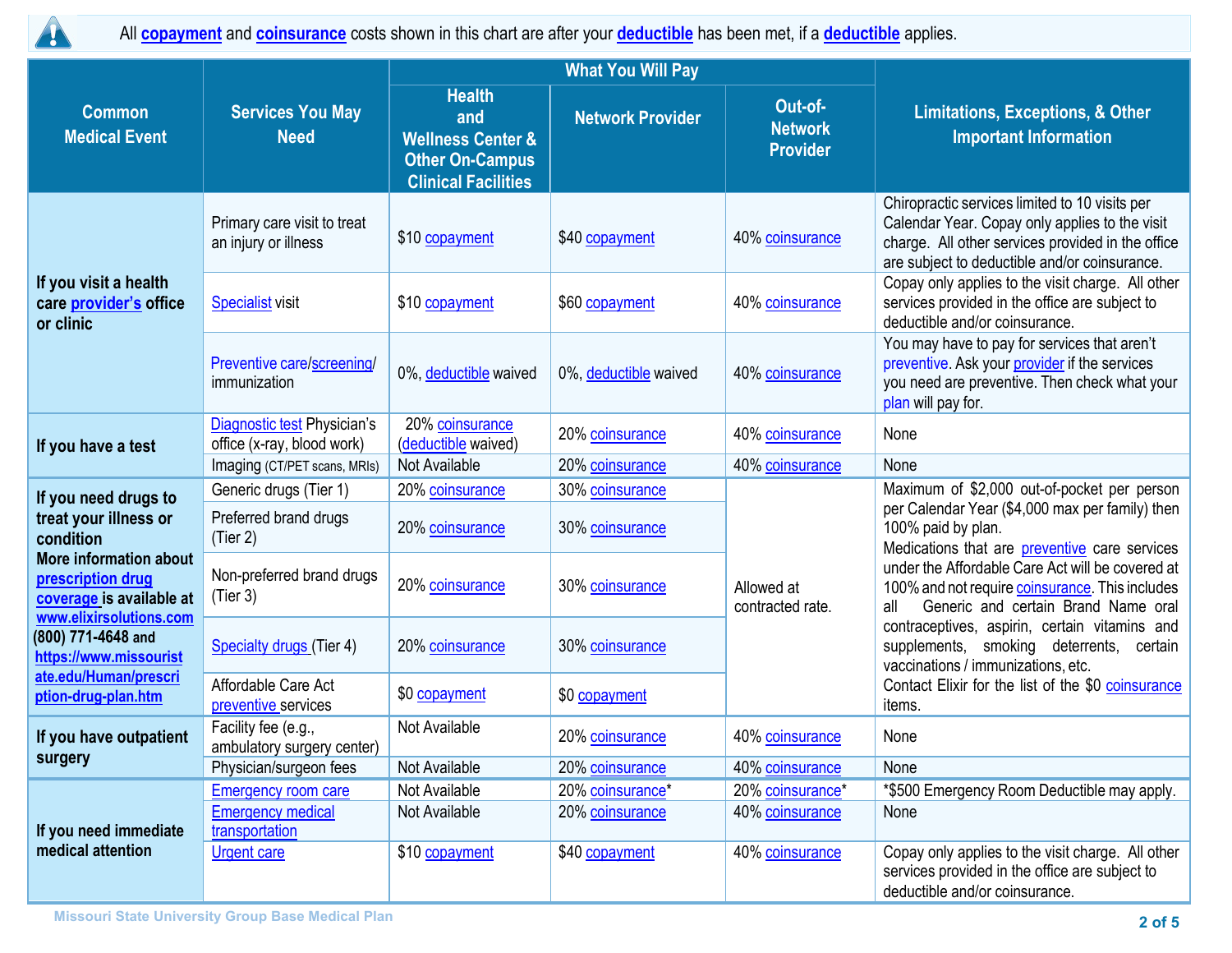|                                                              |                                              |                                                                                                              | <b>What You Will Pay</b>                     |                                              |                                                                                                                                                                                                                                                                             |  |
|--------------------------------------------------------------|----------------------------------------------|--------------------------------------------------------------------------------------------------------------|----------------------------------------------|----------------------------------------------|-----------------------------------------------------------------------------------------------------------------------------------------------------------------------------------------------------------------------------------------------------------------------------|--|
| <b>Common</b><br><b>Medical Event</b>                        | <b>Services You May</b><br><b>Need</b>       | <b>Health</b><br>and<br><b>Wellness Center &amp;</b><br><b>Other On-Campus</b><br><b>Clinical Facilities</b> | <b>Network Provider</b>                      | Out-of-<br><b>Network</b><br><b>Provider</b> | <b>Limitations, Exceptions, &amp; Other</b><br><b>Important Information</b>                                                                                                                                                                                                 |  |
| If you have a hospital<br>stay                               | Facility fee (e.g., hospital<br>room)        | Not Available                                                                                                | 20% coinsurance at the<br>semiprivate rate   | 40% coinsurance at<br>the semiprivate rate   | Precertification is required. If you don't get<br>precertification, benefit payment will be<br>reduced by \$200.                                                                                                                                                            |  |
|                                                              | Physician/surgeon fees                       | Not Available                                                                                                | 20% coinsurance                              | 40% coinsurance                              | None                                                                                                                                                                                                                                                                        |  |
| If you need mental                                           | Outpatient services                          | 20% coinsurance<br>(deductible waived)                                                                       | 20% coinsurance                              | 40% coinsurance                              | Copay only applies to the visit charge. All other                                                                                                                                                                                                                           |  |
| health, behavioral<br>health, or substance<br>abuse services | Physician services                           | copayment per visit<br>(based upon provider)                                                                 | copayment per visit<br>(based upon provider) | 40% coinsurance                              | services provided in the office are subject to<br>deductible and/or coinsurance.                                                                                                                                                                                            |  |
|                                                              | Inpatient services                           | Not Available                                                                                                | 20% coinsurance                              | 40% coinsurance                              |                                                                                                                                                                                                                                                                             |  |
| If you are pregnant                                          | Office visits                                | Not Available                                                                                                | 20% coinsurance                              | 40% coinsurance                              | Cost sharing does not apply to certain<br>preventive services. Depending on the type of<br>services, coinsurance may apply. Maternity care                                                                                                                                  |  |
|                                                              | Childbirth/delivery<br>professional services | Not Available                                                                                                | 20% coinsurance                              | 40% coinsurance                              | may include tests and services described<br>elsewhere in the SBC (i.e. ultrasound). Two<br>ultrasounds will be considered an eligible<br>expense for a routine Pregnancy (age<br>determination and routine screening).<br>Pregnancy not covered for dependent<br>daughters. |  |
|                                                              | Childbirth/delivery facility<br>services     | Not Available                                                                                                | 20% coinsurance                              | 40% coinsurance                              |                                                                                                                                                                                                                                                                             |  |
|                                                              | Home health care                             | Not Available                                                                                                | 20% coinsurance                              | 40% coinsurance                              | 40 visits per Calendar Year                                                                                                                                                                                                                                                 |  |
| If you need help                                             | <b>Rehabilitation services</b>               | 20% coinsurance<br>(deductible waived)                                                                       | 20% coinsurance                              | 40% coinsurance                              | None                                                                                                                                                                                                                                                                        |  |
| recovering or have                                           | <b>Habilitation services</b>                 | Not Available                                                                                                | 20% coinsurance                              | 40% coinsurance                              | 90 days per Calendar Year                                                                                                                                                                                                                                                   |  |
| other special health<br>needs                                | Skilled nursing care                         | Not Available                                                                                                | 20% coinsurance                              | 40% coinsurance                              | At the facility's semiprivate room rate.<br>40 days per Calendar Year maximum                                                                                                                                                                                               |  |
|                                                              | <b>Durable medical</b><br>equipment          | Not Available                                                                                                | 20% coinsurance                              | 40% coinsurance                              | None                                                                                                                                                                                                                                                                        |  |
|                                                              | <b>Hospice services</b>                      | Not Available                                                                                                | 20% coinsurance                              | 40% coinsurance                              | \$10,000 Lifetime maximum;<br>3 bereavement visits Lifetime maximum                                                                                                                                                                                                         |  |
|                                                              | Children's eye exam                          | Not covered.                                                                                                 | Not covered.                                 | Not covered.                                 | Routine exam not covered.                                                                                                                                                                                                                                                   |  |
| If your child needs                                          | Children's glasses                           | Not covered.                                                                                                 | Not covered.                                 | Not covered.                                 | Not covered unless following eye surgery.                                                                                                                                                                                                                                   |  |
| dental or eye care                                           | Children's dental check-up                   | Not covered.                                                                                                 | Not covered.                                 | Not covered.                                 | Dental care not covered. Refer to the separate<br>dental plan.                                                                                                                                                                                                              |  |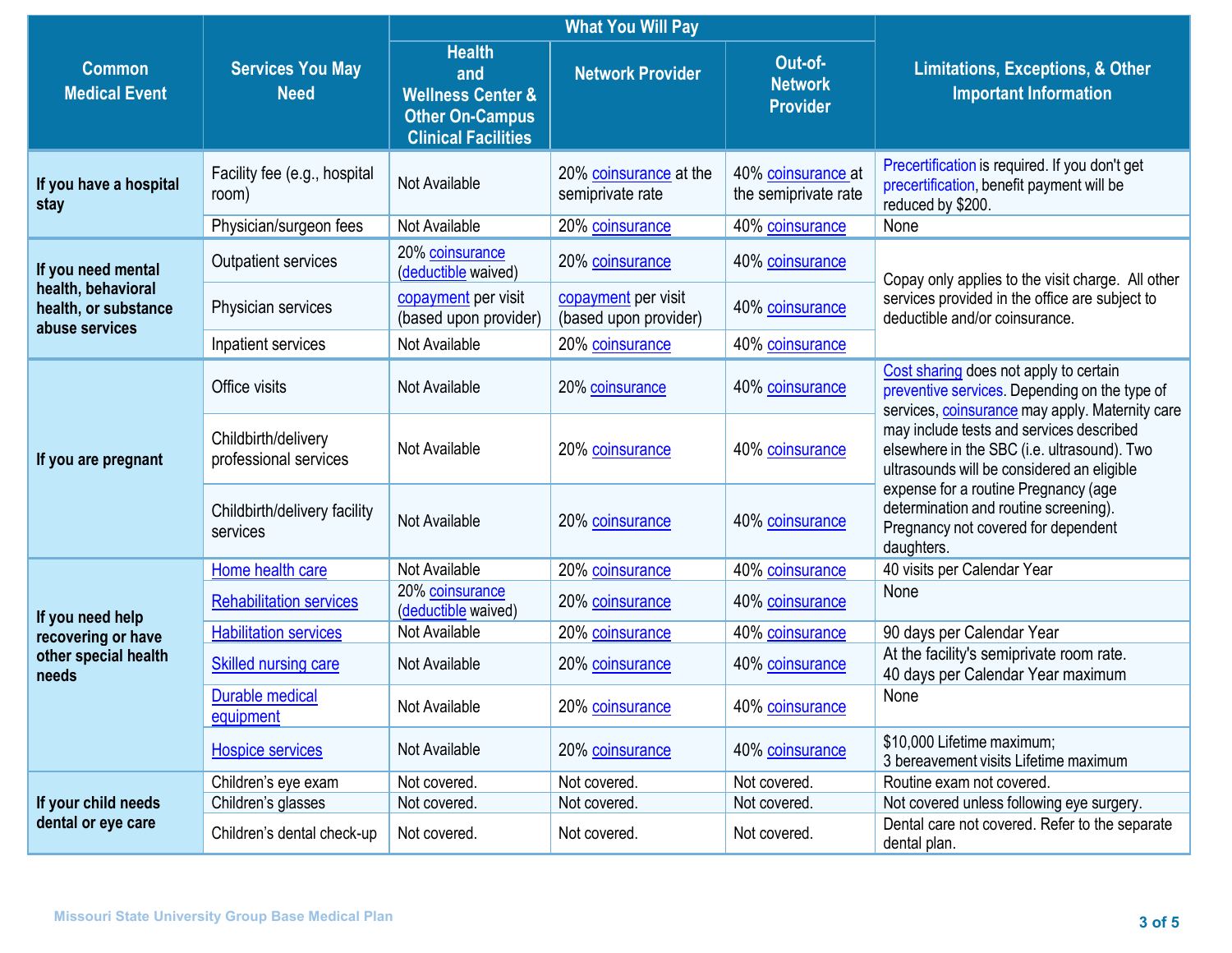| <b>Excluded Services &amp; Other Covered Services:</b>                                                                                           |                                                                                                                                                                      |                                                                                                                                                                  |  |  |  |  |
|--------------------------------------------------------------------------------------------------------------------------------------------------|----------------------------------------------------------------------------------------------------------------------------------------------------------------------|------------------------------------------------------------------------------------------------------------------------------------------------------------------|--|--|--|--|
| Services Your Plan Generally Does NOT Cover (Check your policy or plan document for more information and a list of any other excluded services.) |                                                                                                                                                                      |                                                                                                                                                                  |  |  |  |  |
| Acupuncture<br>Cosmetic Surgery (Limited coverage exceptions apply.)<br>Dental Care                                                              | Hearing Aids, except for newborn children as<br>required under Missouri Revised Statutes<br>Infertility Treatment<br>$\bullet$                                       | Long-term care (other than medically necessary skilled<br>nursing care)<br>Routine Eye Care (including exam) and glasses (Limited<br>coverage exceptions apply.) |  |  |  |  |
| Other Covered Services (Limitations may apply to these services. This isn't a complete list. Please see your plan document.)                     |                                                                                                                                                                      |                                                                                                                                                                  |  |  |  |  |
| Bariatric Surgery.<br>Habilitative Services (criteria apply)                                                                                     | Non-emergency care when traveling<br>$\bullet$<br>outside the U.S.<br>Private Duty Nursing (criteria apply).<br>$\bullet$<br>Routine Foot Care (i.e., for diabetics) | Tobacco Use Cessation (criteria apply).<br><b>Weight Loss Programs</b>                                                                                           |  |  |  |  |

Your Rights to Continue Coverage: There are agencies that can help if you want to continue your coverage after it ends. For more information on your rights to continue coverage, contact the Human Resources department at (417) 836-5102. You may also contact your state insurance department, the U.S. Department of Labor, Employee Benefits Security Administration at 1-866-444-3272 or [www.dol.gov/ebsa,](http://www.dol.gov/ebsa) or the U.S. Department of Health and Human Services at 1-877-267-2323 x61565 or [www.cciio.cms.gov](http://www.cciio.cms.gov/)

Other coverage options may be available to you too, including buying individual insurance coverage through the Health Insurance [Marketplace.](https://www.healthcare.gov/sbc-glossary/#marketplace) For more information about the [Marketplace,](https://www.healthcare.gov/sbc-glossary/#marketplace) visit [www.HealthCare.gov](http://www.healthcare.gov/) or call 1-800-318-2596.

Your Grievance and Appeals Rights: There are agencies that can help if you have a complaint against your [plan](https://www.healthcare.gov/sbc-glossary/#plan) for a denial of a [claim.](https://www.healthcare.gov/sbc-glossary/#claim) This complaint is called a [grievance](https://www.healthcare.gov/sbc-glossary/#grievance) or [appeal.](https://www.healthcare.gov/sbc-glossary/#appeal) For more information about your rights, look at the explanation of benefits you will receive for that medical [claim.](https://www.healthcare.gov/sbc-glossary/#claim) Your [plan](https://www.healthcare.gov/sbc-glossary/#plan) documents also provide complete information to submit a [claim,](https://www.healthcare.gov/sbc-glossary/#claim) [appeal,](https://www.healthcare.gov/sbc-glossary/#appeal) or a [grievance](https://www.healthcare.gov/sbc-glossary/#grievance) for any reason to your [plan.](https://www.healthcare.gov/sbc-glossary/#plan) For more information about your rights, this notice, or assistance, contact: The Human Resources department at (417) 836-5102 or Med-Pay's Customer Service department at (417) 886-6886 or (800) 777-9087. Additionally, a consumer assistance program can help you file your appeal. Contact the Missouri Department of Insurance, 301 W. High Street, Room 830, Jefferson City, MO 65101, (800) 726-7390, [www.insurance.mo.gov.](http://www.insurance.mo.gov/) Other states' contact information can be obtained at [www.dol.gov/ebsa/healthreform](http://www.dol.gov/ebsa/healthreform) (under Consumer Assistance Programs) above or at https://www.cms.gov/ccijo/resources/consumer-assistance-grants.

## **Does this plan provide Minimum Essential Coverage? Yes**.

[Minimum Essential Coverage](https://www.healthcare.gov/sbc-glossary/#minimum-essential-coverage) generally includes [plans,](https://www.healthcare.gov/sbc-glossary/#plan) [health insurance](https://www.healthcare.gov/sbc-glossary/#health-insurance) available through the [Marketplace](https://www.healthcare.gov/sbc-glossary/#marketplace) or other individual market policies, Medicare, Medicaid, CHIP, TRICARE, and certain other coverage. If you are eligible for certain types of [Minimum Essential Coverage,](https://www.healthcare.gov/sbc-glossary/#minimum-essential-coverage) you may not be eligible for the [premium tax credit.](https://www.healthcare.gov/sbc-glossary/#premium-tax-credits)

## **Does this plan meet Minimum Value Standards? Yes**.

If your [plan](https://www.healthcare.gov/sbc-glossary/#plan) doesn't meet the [Minimum Value Standards,](https://www.healthcare.gov/sbc-glossary/#minimum-value-standard) you may be eligible for a [premium tax credit](https://www.healthcare.gov/sbc-glossary/#premium-tax-credits) to help you pay for a [plan](https://www.healthcare.gov/sbc-glossary/#plan) through the [Marketplace.](https://www.healthcare.gov/sbc-glossary/#marketplace)

––––––––––––––––––––––*To see examples of how this plan might cover costs for a sample medical situation, see the next section.–––––––––––*–––––––––––